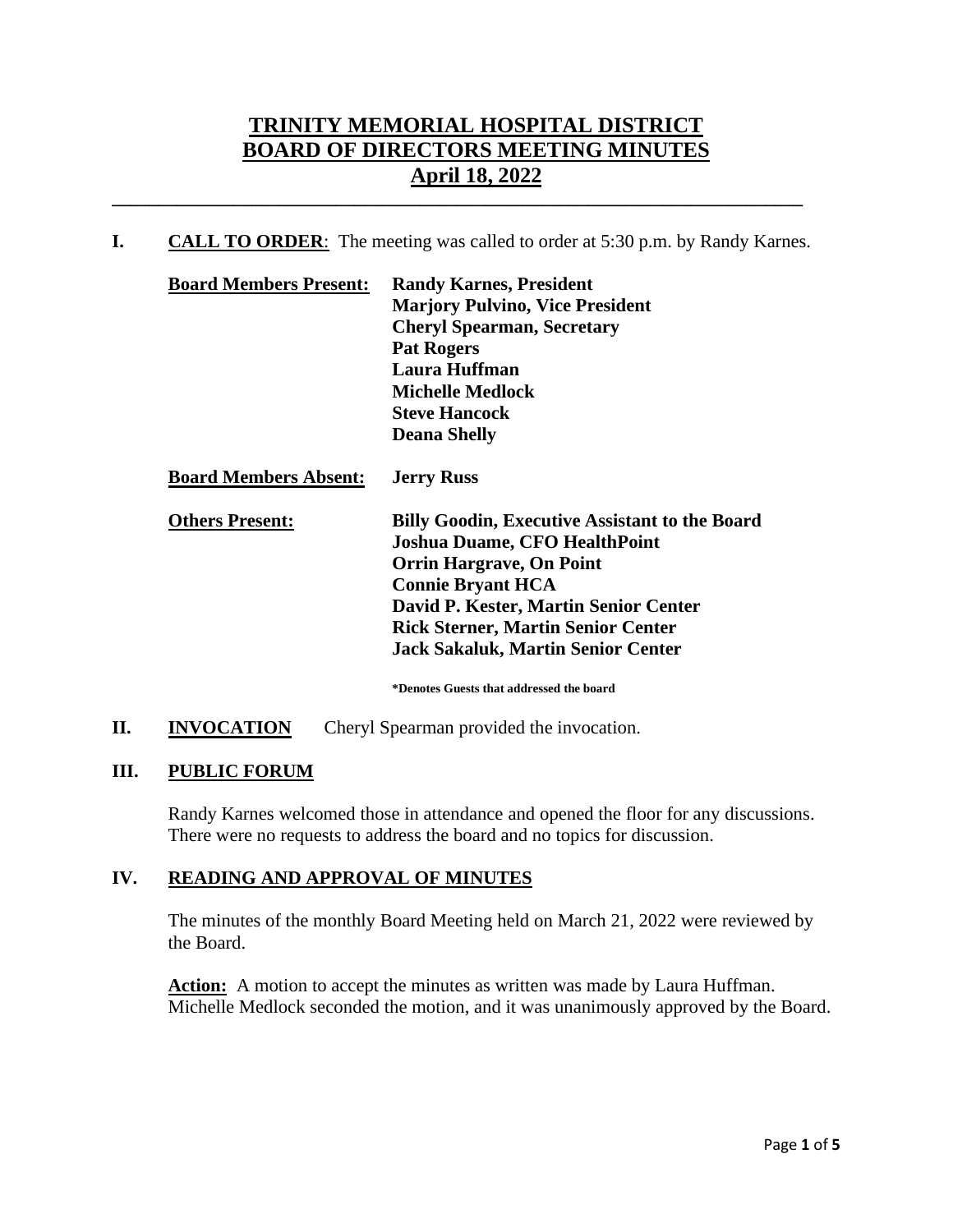## **V. PRESENTATION OF STATISICAL AND FINANCIAL REPORTS**

#### **Monthly Financial Report**

The monthly financial report was distributed, and it was presented by Orrin Hargrave with On Point. Mr. Hargrave reported that tax percent collections for the current tax year were at 86%. Mr. Hargrave also discussed the financial data as listed below, the Money Market Account balance and included the Pledge Report from the First National Bank of Trinity.

| <b>Compilation of Financial Statements – Assets</b> | <b>March 21, 2022</b> |               |
|-----------------------------------------------------|-----------------------|---------------|
| <b>Cash on hand</b>                                 | \$                    | 250.00        |
| <b>Checking</b>                                     | \$                    | 258,389.29    |
| <b>Money market account FNB</b>                     | \$                    | 1,334,464.16  |
| <b>CD</b> – Pioneer Bank 3769                       | \$                    | 133,473.37    |
| <b>CD</b> – First National Bank                     | \$                    | 250,000.00    |
| <b>CD</b> – Pioneer Bank 1011                       | \$                    | 111,652.83    |
| <b>CD</b> - First National Bank                     | \$                    | 250,000.00    |
| <b>Receivables Due from HealthPoint</b>             | \$                    | 13,667.27     |
| <b>Property taxes receivable</b>                    | \$                    | 517,633.07    |
| Less allowance for doubtful accounts                | \$                    | (217, 354.06) |
| <b>Reserve for uncollected taxes</b>                | \$                    | 2,964.45      |
| <b>Prepaid Insurance</b>                            | \$                    | 18,180.64     |
| <b>Total Current Assets</b>                         | \$                    | 2,673,321.02  |

For the one-month ending, February 28, 2021, Total Revenues were **\$38,594.79**, Total Operating Expenses were **\$65,008.33**. Operating Revenues in Excess of (Less Than) Expenses were (**\$26,413.54)**.

Action: Cheryl Spearman moved that the financial report be accepted by the Board. Laura Huffman seconded the motion, and it was unanimously approved by the Board.

Orrin Hargrave presented the Quarterly Investment Report containing the interest performance of the TMHD investments for the third quarter.

#### **Quarterly Investment Report**

| <b>Pioneer Bank</b>        |                  |                               |
|----------------------------|------------------|-------------------------------|
| CD 3769                    | Quarter \$49.32  | Fiscal YTD \$171.77           |
| CD 1011                    | Quarter \$41.25  | Fiscal YTD \$134.39           |
| <b>First National Bank</b> |                  |                               |
| CD 621                     | Quarter \$31.17  | \$93.16<br><b>Fiscal YTD</b>  |
| CD 620                     | Quarter \$31.17  | \$93.16<br><b>Fiscal YTD</b>  |
| <b>Money Market 752</b>    | Quarter \$292.02 | <b>Fiscal YTD</b><br>\$728.13 |
| <b>Total Combined:</b>     | Quarter \$444.93 | Fiscal YTD \$1220.61          |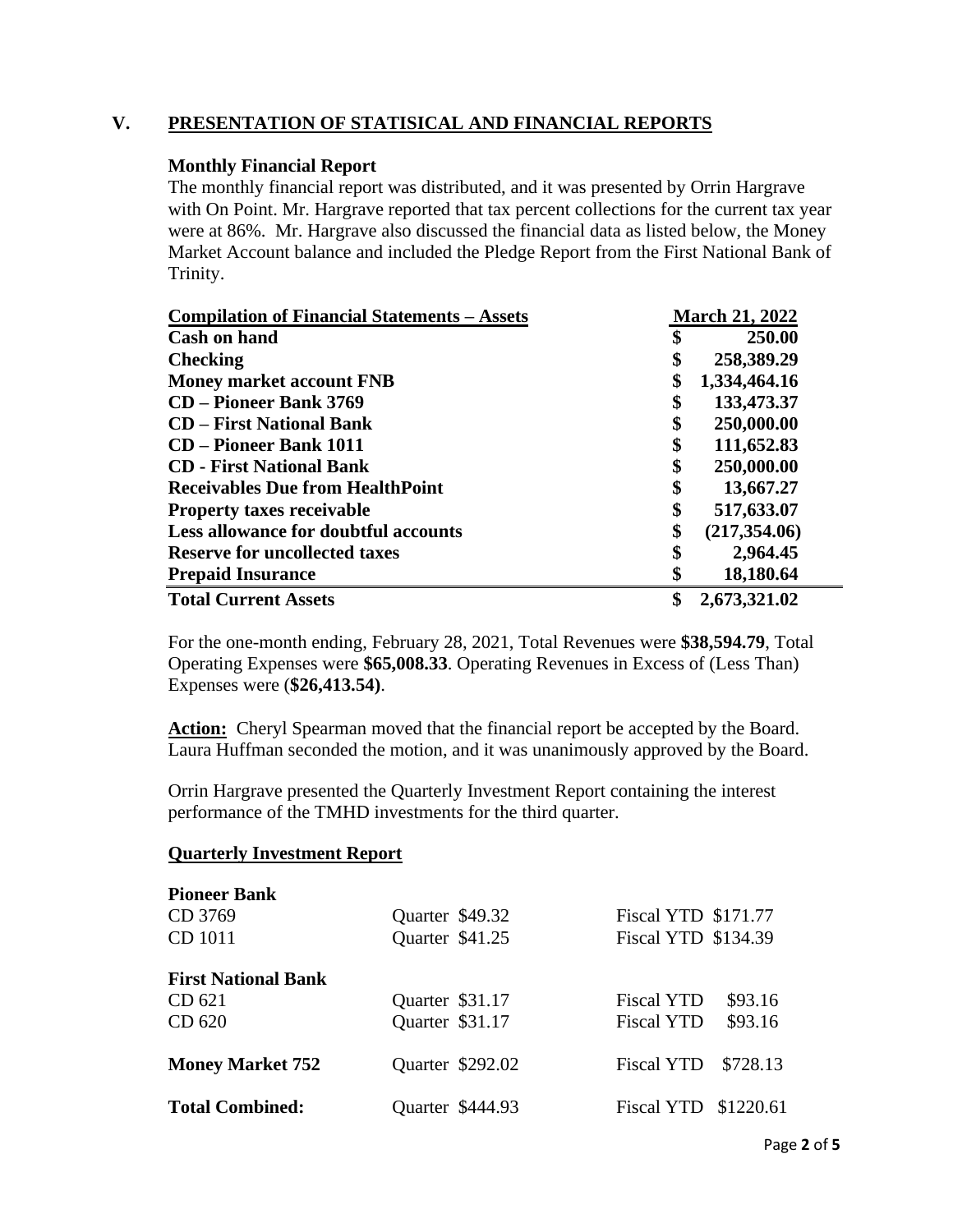**Action:** Marjory Pulvino moved that the Quarterly Investment Report be accepted by the Board. Deana Shelly seconded the motion, and it was unanimously approved by the Board.

## **VI. PRESENTATION OF COMMITTEE REPORTS**

**A. Executive Committee:** Presented by Randy Karnes

Randy informed the Board that negotiations are still going on with a managing partner to reopen the hospital and open an ER. He wants to discuss a document that will need to be signed with the Board. Also, he wants to give some information regarding a survey that will need to be done in the near future.

## **B. Budget Committee Report:**

 1. Marjory Pulvino suggested that Deana Shelly replace Keith Johnson on the Budget committee. Mrs. Shelly agreed to serve and was appointed to the Budget Committee by Board President Randy Karnes.

### **C. Community Health Resource Center Report: Update**

Billy Goodin presented an update on the progress of the CHRC Mr. Goodin discussed the development of a budget process and obtaining phone service for the CHRC. The CHRC Advisory Committee chose to proceed with the proposal from Windstream. Windstream has installed the lines into the phone equipment room and J-Tech services is in the process of connecting the lines to the switch room and then to the sites for the extensions. Mr. Goodin also stated that the establishment of the phone number for the CHRC would complete the information needed to proceed with completion of the promotional materials. The completed bleed files (files that extend to the edge of the page) will be submitted to Polk County Publishing upon receipt from Jennifer Ramirez.

### **D. Election Committee Report:**

Cheryl Spearman reported that the Board will install the Board Members for positions 2,4,6, and 8 during the May 16, 2022 monthly Board Meeting.

### **E. Executive Assistant to the Board Report:**

Billy Goodin presented the following report for the month.

### **Month:** March 2022

- **1. Facility:** Broken window in ED waiting area has been replaced by Glass Doctor Glass Company.
- **2. Utilities:** No issues during the month.
- **3. Fire and Safety:** No issues during the month.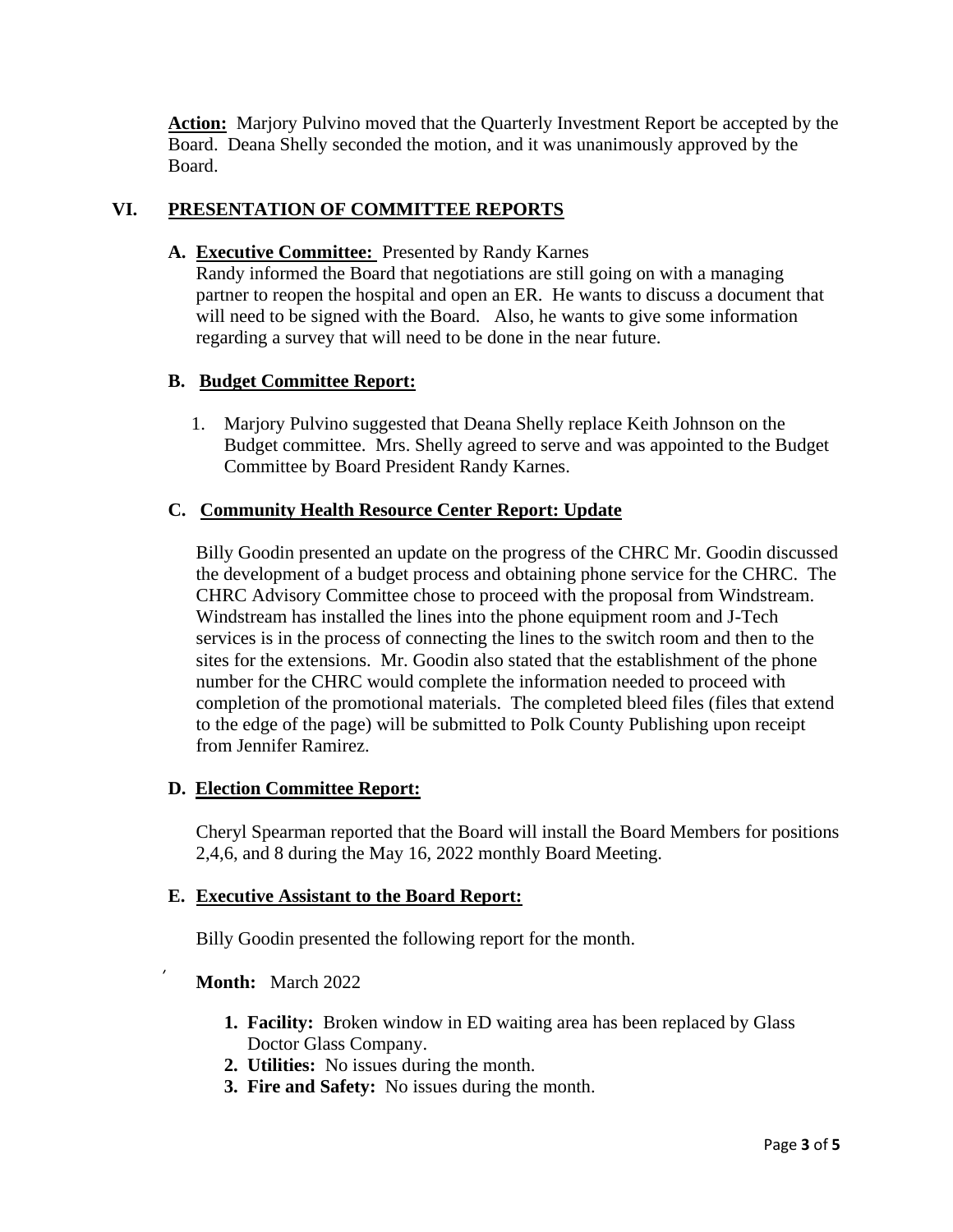**4. HealthPoint (Clinic):** Started repairs on waiting and exam rooms-patch and paint in Pediatric waiting area and exam rooms. Replaced entrance security light and ordered LED replacement bulbs for the parking lot areas.

## **5. Misc**:

- 1. Tobacco Settlement Report update: Funds are paid in April-should be receiving an award letter soon.
- 2. Budget Process-Budget process will begin in May. Will need to have public hearing during the monthly June Board meeting.
- **6. Petty Cash Report:** Replenishment Verification performed on 4/8/2022: Cash 43.01, Replenish from Ck# 21520- \$144.49. Receipts-\$62.50 Sam's Club. Balanced to assigned total of \$250.00. Monthly Petty Cash Verification performed on 4/18/2022. Cash \$187.50, Receipts \$62.50 for a total of \$250.00. Balanced to assigned total of \$250.00. Verified by Cheryl Spearman, Secretary.

## **Questions and Comments**: **None**

## **VII. PRESENTATION OF HEALTHPOINT REPORT:**

The HealthPoint status report from January 31, 2022 to February 28,2022 was presented by Joshua Duame, CFO HealthPoint. The report contained data to include monthly visits, monthly patients, patients seen by provider, monthly visits per provider, percentage of appointments filled, average number of appointments per day, encounters by payor source, encounters by poverty level and age breakdown of patients. The Board asked asked Mr. Duame if he would add reporting the percentage of appointments filled by provider to the report, and he agreed to do so. Mr. Duame also informed the Board that some errors in past reporting were discovered and that corrections were made and were represented in the current report.

### **VIII. UNFINISHED BUSINESS:** None

## **IX. NEW BUSINESS:** None

- **X. ADJOURNMENT TO CLOSED SESSION, IF REQUIRED-** Randy Karnes called the Board to Closed Session at 6:15 p.m. In accordance with Section 551.072 of the of the Open Meeting Handbook, "Deliberations about Real Property" and Section 551.085. "Deliberation by Governing Board of Certain Providers of Health Care Services."
- **XI. REOPEN MEETING FOR SUBSEQUENT ACTIONS- -** Randy Karnes reconvened the meeting to open session at 06:43 p.m. Mr. Karnes stated that the Board would need to take action to approve a Letter Agreement with the potential partners in order to initiate having a mock Architectural Review Survey performed to access the possibility of any potential hospital licensing issues.

Action: Cheryl Spearman moved that the Board approve a Letter Agreement with the potential partners in order to initiate having a mock Architectural Review Survey